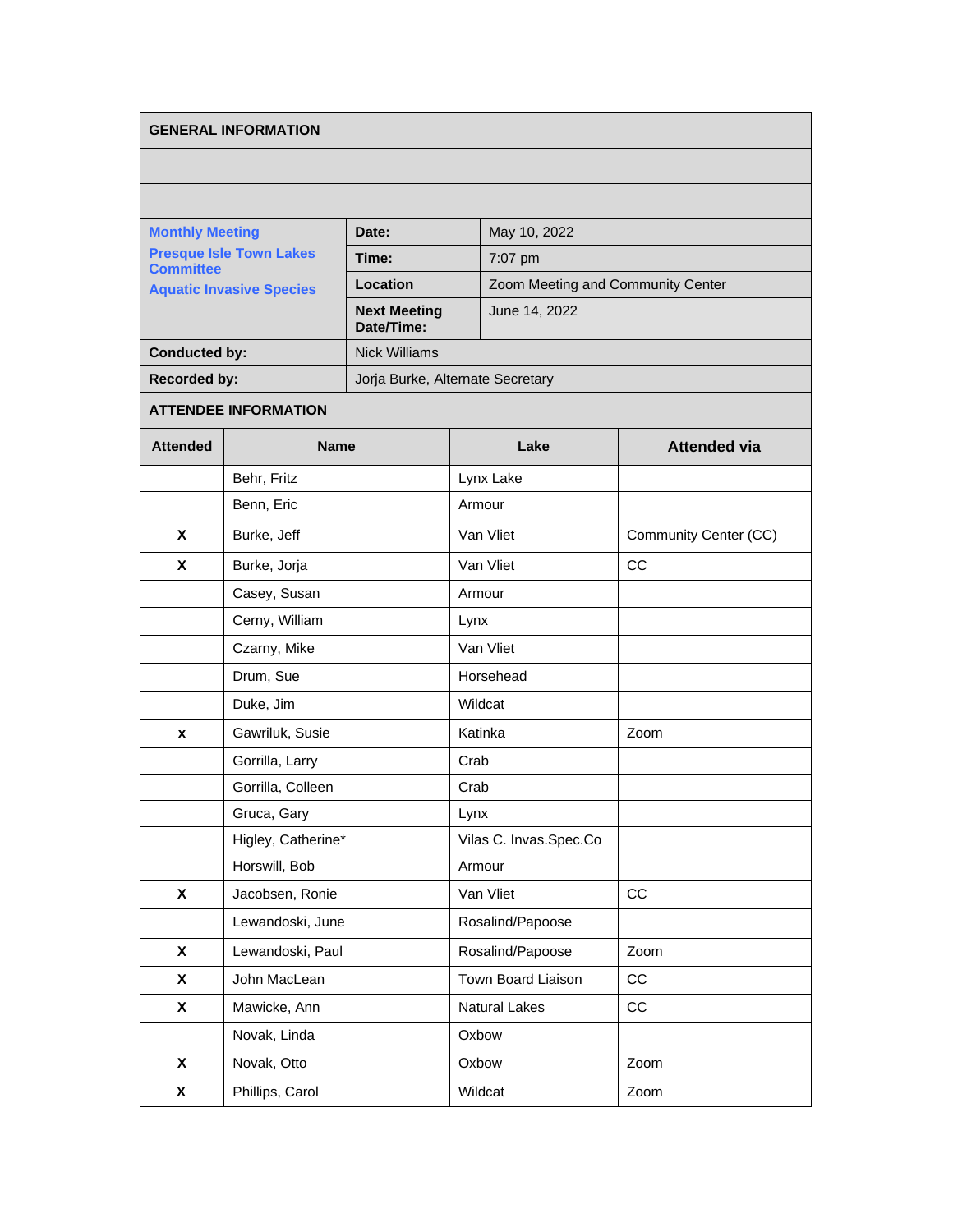| $\mathbf{x}$     | Phillips, Richard  | Wildcat               | Zoom |
|------------------|--------------------|-----------------------|------|
| $\boldsymbol{x}$ | Plouff, Gary       | <b>Frontier Lakes</b> | Zoom |
| $\mathbf x$      | Preston, Tom       | Katinka               | Zoom |
| $\mathbf{x}$     | Ruch, Bob          | Carlin                | Zoom |
| $\mathbf x$      | Ruch, Judy         | Carlin                | Zoom |
| $\mathbf{x}$     | Sisbach, Sarah     | Presque Isle          | cc   |
|                  | Speer, Gail        | Katinka               |      |
|                  | Strauss, Lynn      | Horsehead             |      |
|                  | Suffron, John      | Annabelle             |      |
|                  | Suffron, Kay       | Annabelle             |      |
| $\mathbf{x}$     | Vogt, Dave         | Annabelle             | Zoom |
|                  | Walters, Lorine    | Horsehead/Town Clerk  |      |
|                  | Watkins, Mary      | Carlin                |      |
|                  | Weber, Cathy Logan | Annabelle/Town Supv.  |      |
|                  | Wiegand, Tom       | Horsehead             |      |
| $\boldsymbol{x}$ | Wierzba, Tom       | <b>Big</b>            | cc   |
| $\boldsymbol{x}$ | Williams, Nick     | Crab                  | Zoom |

| <b>MEETING MINUTES</b>         |                                                                           |
|--------------------------------|---------------------------------------------------------------------------|
| <b>Topic/Subject</b>           | <b>Discussion Items</b>                                                   |
| Call to Order                  | Nick Williams @ 7:07PM                                                    |
| Pledge of Allegiance           | Deferred.                                                                 |
| Secretaries' Minutes           | Accepted as written with no corrections.                                  |
| Changes/additions to<br>agenda | None                                                                      |
| Intro of new<br>members/guests | Dave Bogan/Natural Lakes, Attended @ CC.                                  |
| Treasurer's Report/Budget      | Balance is \$3883.63, no transactions during April 2022.                  |
| Correspondence                 | 1. Email to town board from Nick re grant payments and expenditures<br>2. |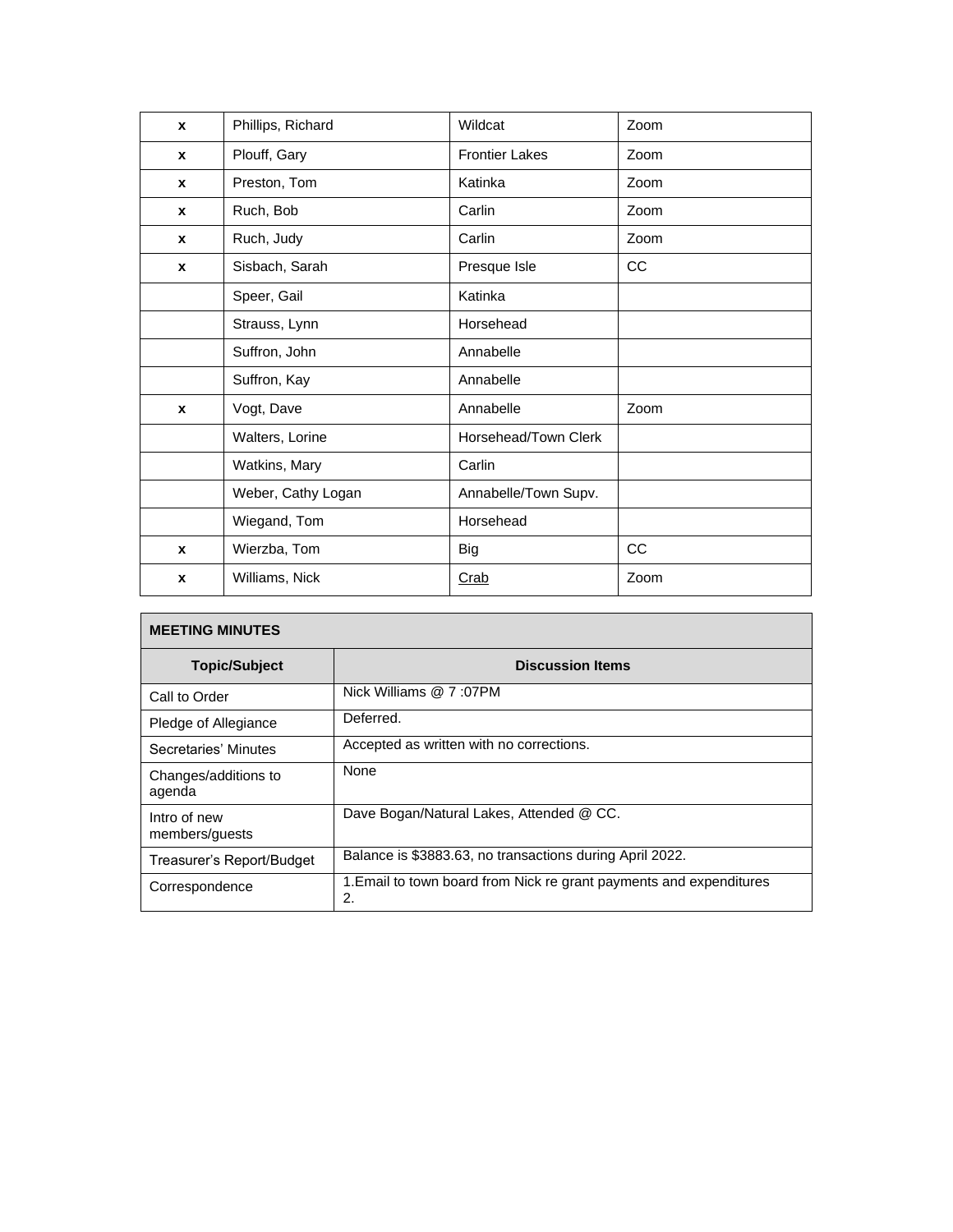| <b>Old Business</b> |    | a. Lake Study Grants for 2018/2019 (see accounting    |
|---------------------|----|-------------------------------------------------------|
|                     |    | attachments): Nick explained the figures. Waiting     |
|                     |    | for the DNR to finish reviewing. $$28,077.11$ is town |
|                     |    | share of 13 lakes studied. Donation from              |
|                     |    | Whitewater: \$9,532.00. Kevin Gauthier has            |
|                     |    | acknowledged receipt of paperwork from                |
|                     |    | Whitewater. Nick expects full payment from the        |
|                     |    | DNR by year-end 2022.                                 |
|                     |    | b. Shoreland study - Carlin Lake: In progress. No     |
|                     |    | new information to date.                              |
|                     |    | c. Hazardous Wake Ordinance: Judge's ruling           |
|                     |    | under appeal. Appeal has been filed.                  |
|                     |    | d. Wisconsin Conservation Congress Results: 2         |
|                     |    | Dane Cty motions passed by 94%; Vilas Cty             |
|                     |    | motions passed by 80%.                                |
|                     |    | e. Maintenance - Dissolved oxygen meter: Fritz B $\&$ |
|                     |    | Paul L said \$320.00 is cost for maintenance and      |
|                     |    | cleaning supplies for the 2022 season. Nick got       |
|                     |    | charges from Fritz & asked Lorine to send him a       |
|                     |    | check. The meter will soon be ready for wide use.     |
|                     |    | Calibration has been done for conductivity.           |
|                     |    | Replaced a sensor. Sarah Sisbach wants to use it on   |
|                     |    | PI Lake and will call Paul.                           |
|                     | f. | <b>Other – None</b>                                   |
|                     |    |                                                       |
|                     |    |                                                       |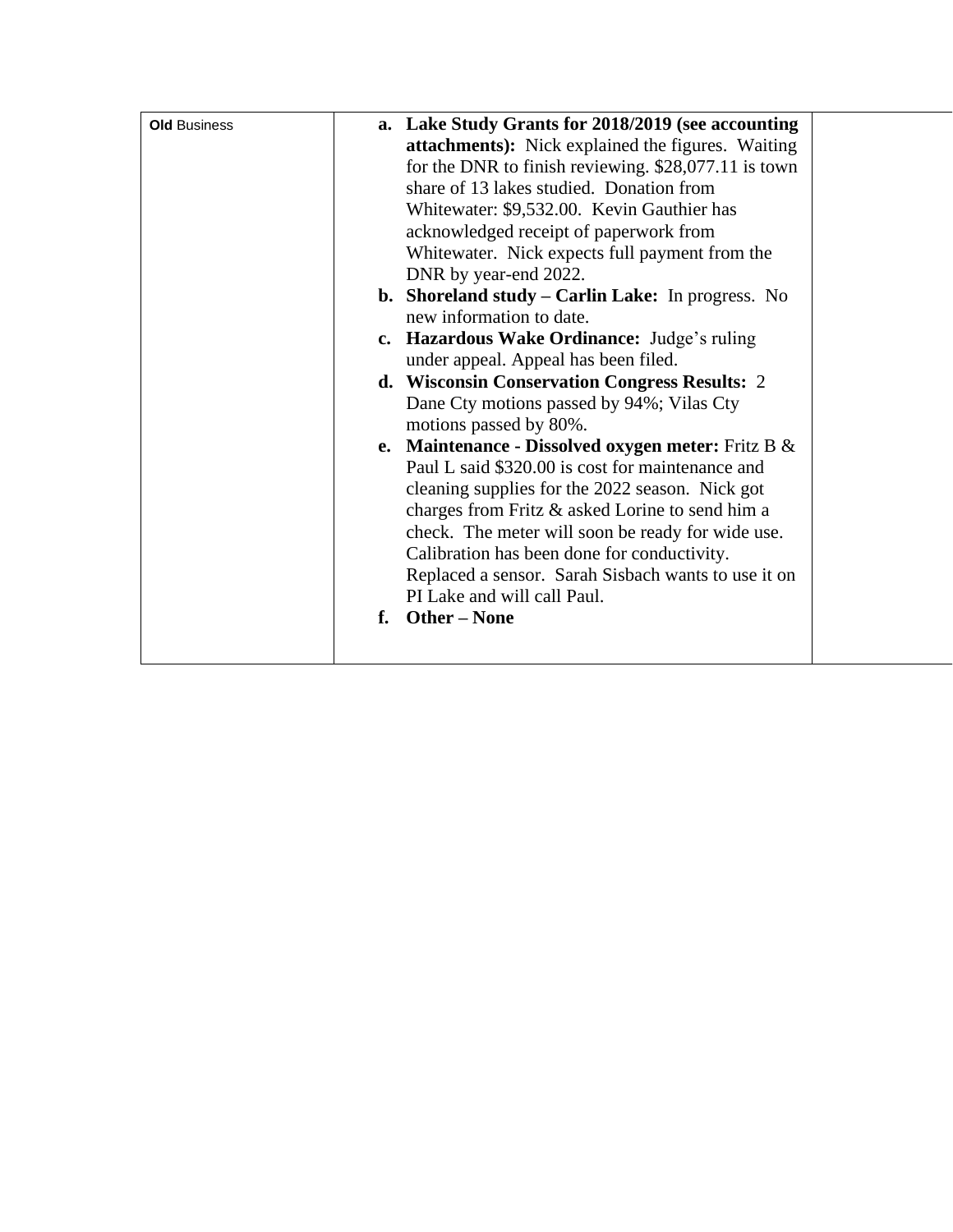| <b>New Business</b> |    |                                                                                                                    |
|---------------------|----|--------------------------------------------------------------------------------------------------------------------|
|                     | а. | <b>All Town Presentation Comments (see attachments):</b>                                                           |
|                     |    | An History of Grants was reviewed by Nick.                                                                         |
|                     |    | In 2021, 8 lake studies were sent to DNR for review.                                                               |
|                     |    | Nick's comments are attached. \$13,000/year average                                                                |
|                     |    | annual budget for the grants. John stated he thinks too                                                            |
|                     |    | much money has been spent over the years on monitoring                                                             |
|                     |    | our lakes and that 3 tests per lake (testing began in the<br>early 2000's) is too many. Discussion followed re the |
|                     |    | importance of each individual lake's histories.                                                                    |
|                     |    | Sarah said it's the DNR's decision as to what is a grant                                                           |
|                     |    | to be funded. It's valuable to us right now because of the                                                         |
|                     |    | current wake boat issue. Our data is good. Dave Bogan                                                              |
|                     |    | pointed out that the DNR decides how much and where                                                                |
|                     |    | grant awards are made and that is out of the purview of                                                            |
|                     |    | this town/committee. PI is the only township in Vilas Cty                                                          |
|                     |    | that does not have any aquatic invasives species (other                                                            |
|                     |    | than rusty crayfish and yellow iris). The potential of                                                             |
|                     |    | having lakes become infected is ever present and we                                                                |
|                     |    | need to be ready should this occur. Dave V advises John                                                            |
|                     |    | that almost every lake is different from others. The intent                                                        |
|                     |    | is to track trends. One study - one point; second study -                                                          |
|                     |    | up/down/what?; third study - drops possible. Now there's<br>some idea and we can guess the trendmore data, more    |
|                     |    | knowledge of the trend. You need historical data to see                                                            |
|                     |    | what's happening in the lake. Otto N reflects that the DNR                                                         |
|                     |    | thinks studies go stale after 5 or 6 years and fresh studies                                                       |
|                     |    | are needed. Nick would like to see our data consolidated                                                           |
|                     |    | by someone who can interpret our data to show trends.                                                              |
|                     |    | Tom Wierzba says Big Lake embraces these studies                                                                   |
|                     |    | because they feel it creates a good base to follow and is                                                          |
|                     |    | money well-spent. Tom went out with Quita Sheehan/VC                                                               |
|                     |    | today; she mentioned putting Whitewater data to good use                                                           |
|                     |    | in helping them with the erosion study and establishing                                                            |
|                     |    | criteria with Rice Creek Watershed Project.                                                                        |
|                     |    | b. Big Lake, Van Vliet Lake and PI Lake CB/CW Grant:<br>This grant is shared. Tom W explained that the DNR         |
|                     |    | won't allow a grant for less than 200 hours. Big L. put in                                                         |
|                     |    | for 300 hours. Ronie wanted more support for VVL but it                                                            |
|                     |    | only shows up under Big L., not PI L. and VVL. Ronie has                                                           |
|                     |    | spoken with Discovery Center and the largest amount the                                                            |
|                     |    | DNR will reimburse is 75% of cost up to \$4,000. Sarah                                                             |
|                     |    | spoke to only one of the boat landings being monitored                                                             |
|                     |    | and that the PI Lake Board wants monitors at the 2 <sup>nd</sup>                                                   |
|                     |    | landing, as well. She said a wash station on PI Lake                                                               |
|                     |    | would be nice, they'll be discussing it further. Sarah                                                             |
|                     |    | opined that boaters on PI Lake are well-educated and                                                               |
|                     |    | accept the rules, demonstrating that CB/CW projects                                                                |
|                     |    | work.                                                                                                              |
|                     | c. | An award: Congratulations to Ann Mawicke, who<br>recently received the Invader Crusader Award. She was             |
|                     |    | congratulated by Nick and PITLC members!                                                                           |
|                     | d. | Reflection on today's meeting: Attendees by Zoom, 11                                                               |
|                     |    | and attendees in person at the CC, 8. Judy stated she                                                              |
|                     |    | appreciates the Zoom, glad she can attend from lowa.                                                               |